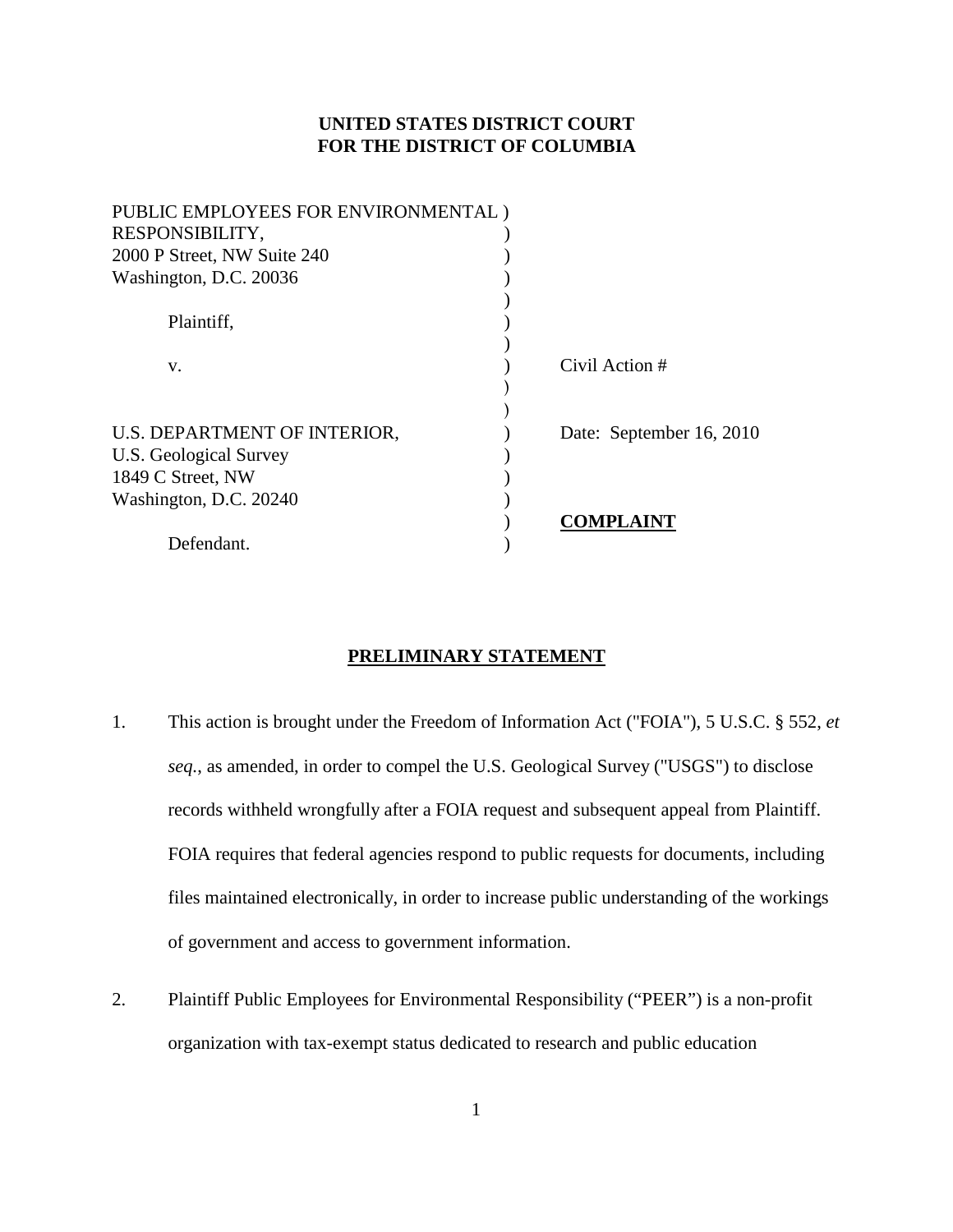concerning the activities and operations of the federal government. Plaintiff requested the subject records in order to learn about how the USGS and the U.S. Flow Rate Technical Group (FRTG) developed a scientific estimate of the rate of oil leaking from the BP Deepwater Horizon blowout in the Gulf of Mexico.

3. On July 6, 2010, Plaintiff submitted a Freedom of Information Act request to the USGS regarding USGS contributions to the work of FRTG in estimating the leak rate from the Deepwater Horizon blowout. USGS acknowledged receipt of the request on July 7, 2010. On July 14, 2010, USGS FOIA Officer, David Newman, sent an email to Plaintiff's counsel suggesting that he believed the responsive records Plaintiff was requesting had already been published on various agency websites. The same day, Plaintiff's counsel responded to Mr. Newman, indicating that Plaintiff was aware of the websites, but that that request concerned materials that were not yet publicly posted, including internal emails and communications between USGS and FRTG, as well as various FRTG reports containing estimates of the maximum oil leak rate. Mr. Newman promptly indicated that "USGS is conducting a search for responsive records." Subsequently, USGS began posting documents related to the oil spill on its website's electronic reading room. Mr. Newman contacted Plaintiff's counsel on several occasions, pointing her to the website for documents responsive to the request. On August 18, 2010, Plaintiff filed an administrative appeal the constructive denial, indicating that USGS had only posted 7 emails to its website that were partially responsive and that the materials encompassed by the FOIA request contained hundreds of documents. Subsequent to the appeal, USGS posted 19 additional documents to its reading room. While the documents

2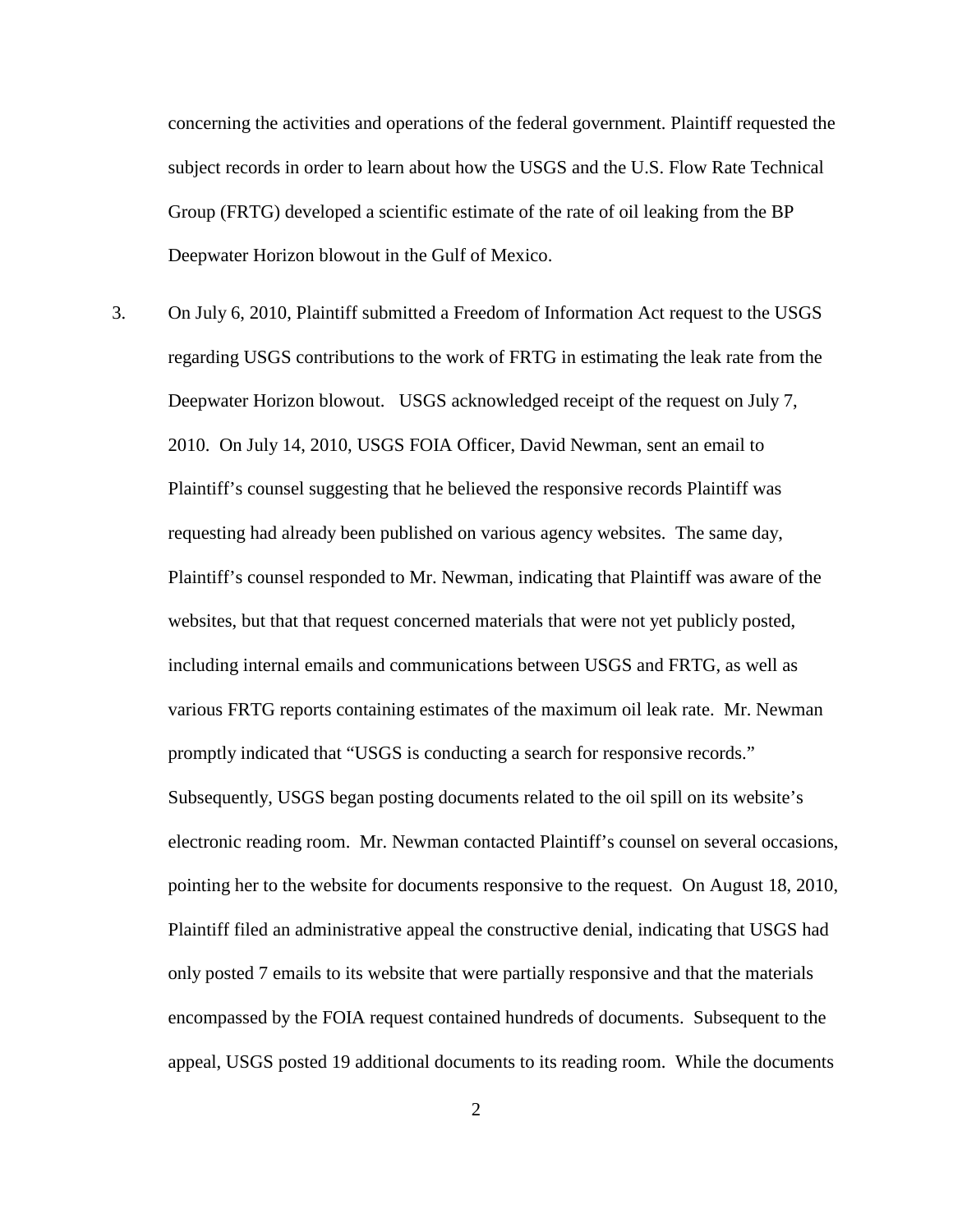were partially responsive to Plaintiffs FOIA request, there remain hundreds of responsive documents which the agency has not yet provided to Plaintiff or claimed an exemption for withholding.

- 4. To date, USGS has not acknowledged or responded to Plaintiff's appeal regarding the partial denial of its July 6, 2010, FOIA request.
- 5. USGS's conduct is arbitrary and capricious and amounts to a denial of Plaintiff's FOIA request. USGS's conduct frustrates Plaintiff's efforts to educate the public regarding ongoing activities at USGS and is a violation of the FOIA.
- 6. Plaintiff seeks a court order requiring USGS to produce immediately the documents sought in the July 6, 2010 FOIA request, as well as other appropriate relief.

### **JURISDICTION AND VENUE**

- 7. This Court has jurisdiction over this action pursuant to the Freedom of Information Act, 5 U.S.C. § 552(a)(4)(B). This Court also has jurisdiction over this action pursuant to 28 U.S.C. § 1331 (federal question jurisdiction).
- 8. This Court has the authority to grant declaratory relief pursuant to the Declaratory Judgment Act, 28 U.S.C. § 2201, *et seq*.
- 9. This Court has the authority to award costs and attorneys' fees under 28 U.S.C. § 2412(d) and 5 U.S.C. § 552(a)(4)(E).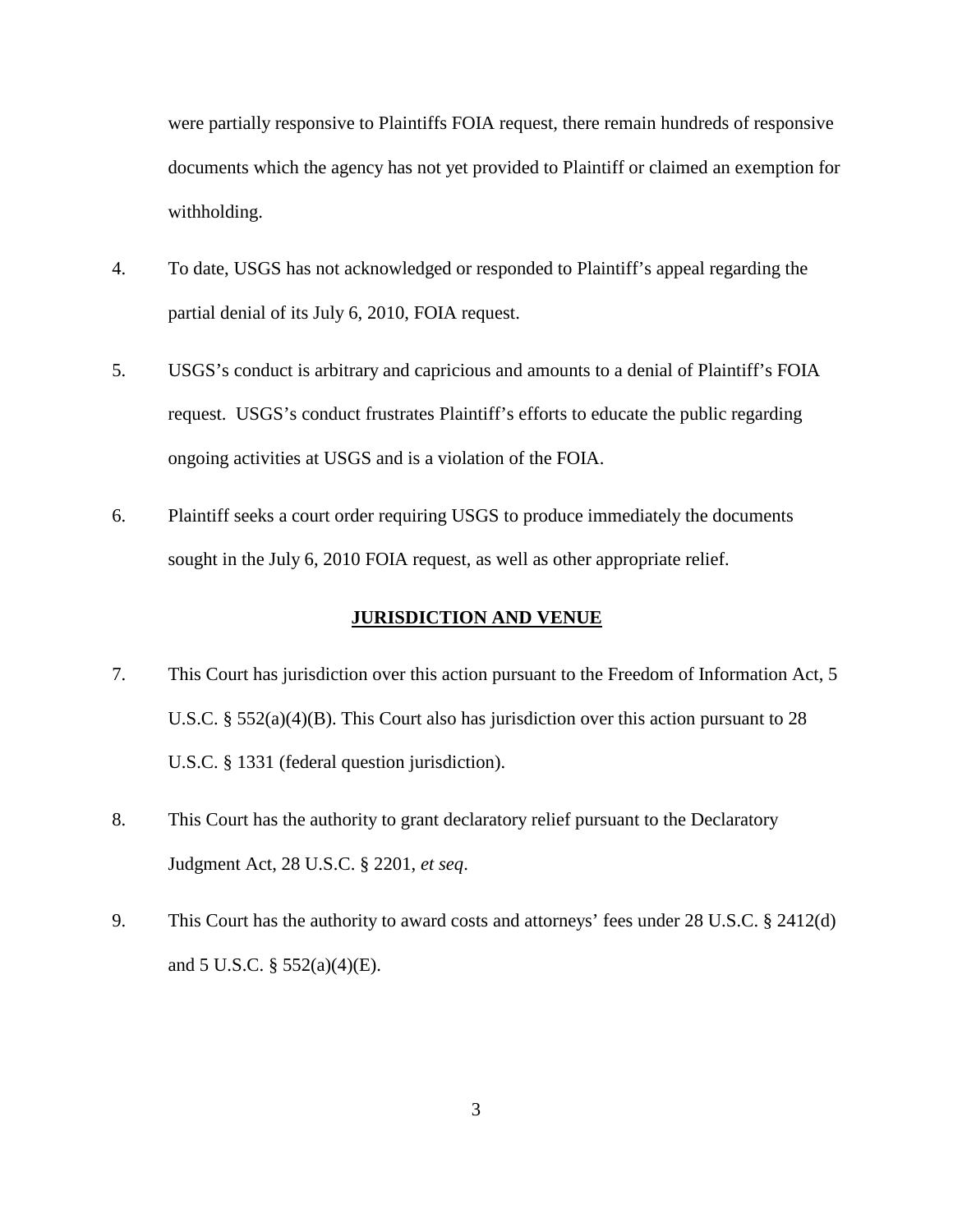10. Venue is properly vested in this Court pursuant to 28 U.S.C. § 1391(e), because the Defendant resides in this district and a substantial part of the events and omissions which gave rise to this action occurred in this district. Venue is also proper under 5 U.S.C. §  $552(a)(4)(B)$ .

#### **PARTIES**

- 11. Plaintiff PEER is a non-profit public interest organization, with its main office located Washington, D.C., and field offices located in California, Colorado, Florida, Massachusetts, New Mexico, New Jersey, and Tennessee.
- 12. PEER is not a commercial enterprise for purposes of the fee waiver provisions of FOIA. *See* 5 U.S.C. § 552(a)(4)(A)(iii). Among other public interest projects, PEER engages in advocacy, research, education, and litigation relating to the promotion of public understanding and debate concerning key current public policy issues, focusing on the environment, public lands and natural resource management, public funding of environmental and natural resource agencies, and ethics in government.
- 13. Informing the public about these important public policy issues is central to PEER's mission. PEER educates and informs the public through news releases to the media, PEER's web site www.peer.org, which draws between 1,000 and 10,000 viewers per day, and PEER's newsletter which has a circulation of approximately 20,000, including 1,500 environmental journalists.

4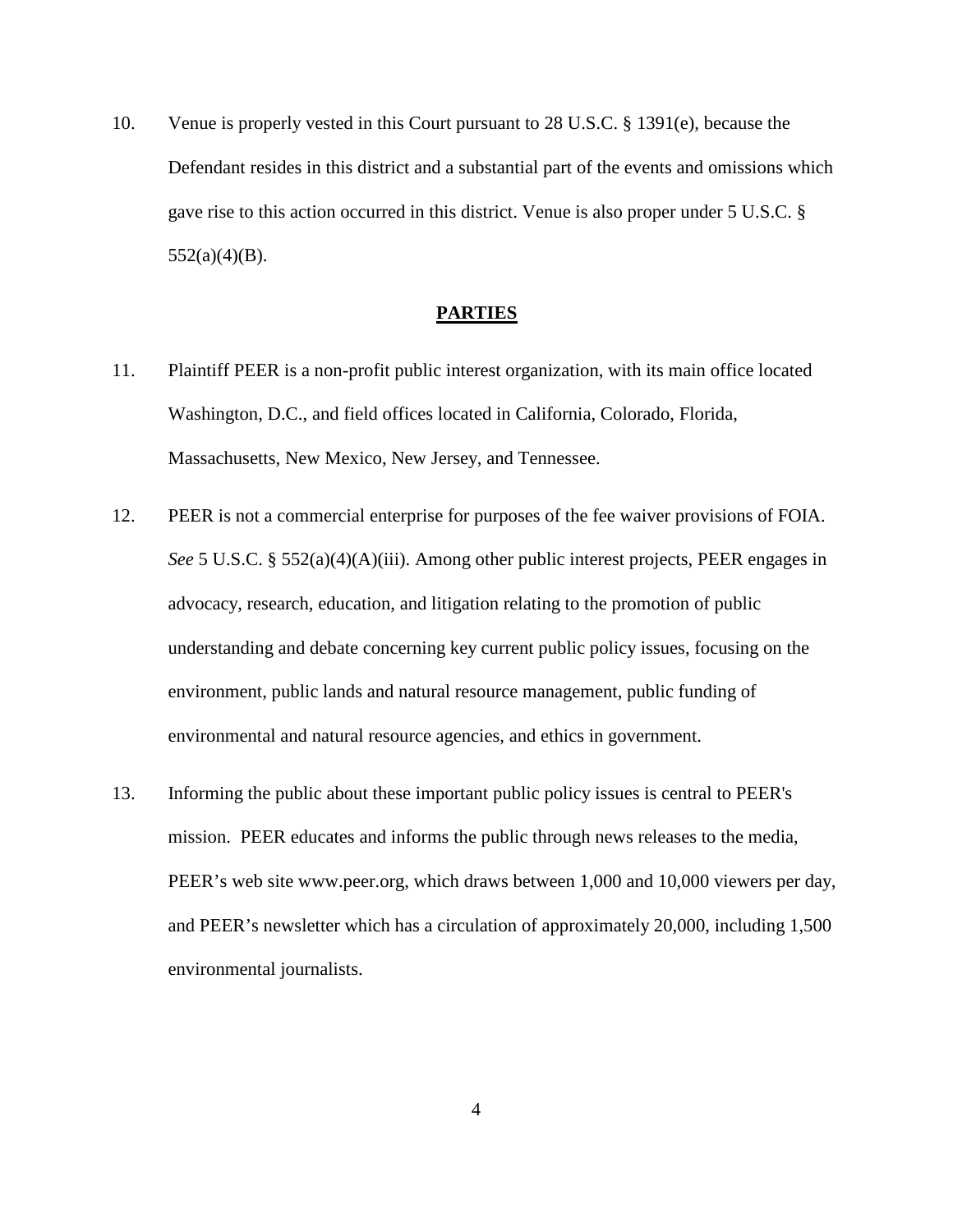14. Defendant USGS is an agency of the United States as defined by 5 U.S.C. § 552(f)(1), and is charged with the duty to provide public access to documents in its possession consistent with the requirements of the FOIA and is denying Plaintiff access to its records in contravention of federal law.

#### **FACTS**

- 15. On July 6, 2010, Plaintiff submitted a Freedom of Information Act request to the USGS regarding USGS contributions to the work of FRTG in estimating the leak rate from the Deepwater Horizon blowout. Specifically, Plaintiff requested: "(1) all submissions by the USGS Director and staff to the FRTG and its constituent teams since April 10, 2010 (the date of the BP blowout); (2) all communications from the USGS Director and staff to members of the FRTG and its constituent teams, including e-mails, notes and minutes of conferences and conference calls; and (3) all FRTG reports containing estimates of the maximum oil leak rate from the Deepwater Horizon blowout."
- 16. USGS acknowledged receipt of the request on July 7, 2010.
- 17. On July 14, 2010, USGS FOIA/Privacy Officer, David Newman, sent an email to Plaintiff's counsel referring Plaintiff to a number of websites with publicly available information concerning the oil spill.
- 18. The same day, Plaintiff's counsel informed Mr. Newman that Plaintiff was aware of the websites and that they did not contain any information that was responsive to its July 6, 2010, FOIA request. Rather, Plaintiff's counsel explained that it sought materials that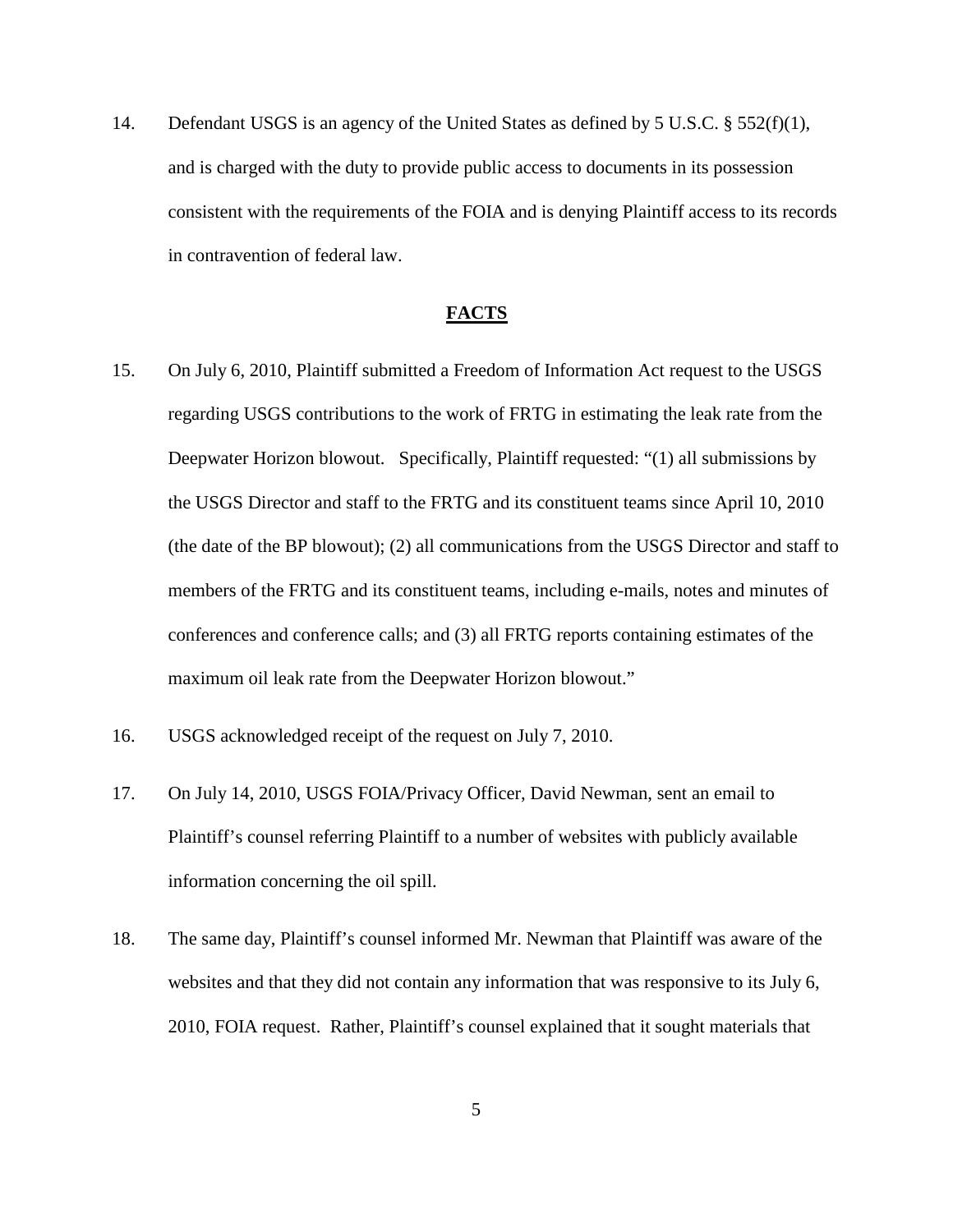were not yet publicly posted, including internal emails and communications between USGS and FRTG, as well as various FRTG reports containing estimates on the maximum oil leak rate.

- 19. Mr. Newman subsequently responded that USGS was conducting a search for responsive records.
- 20. On July 19, 2010, Mr. Newman sent a letter confirming that the FOIA request was received by his office on July 7, 2010 and assigned it #2010-0117. The letter also requested a 10-day working extension in order to respond to the request.
- 21. On July 28, 2010, during a telephone conversation with Plaintiff's counsel, Mr. Newman stated that the number of responsive records was voluminous and that the records would be posted on the USGS website as they cleared. In order to assist Mr. Newman in the search, Plaintiff's counsel prioritized the list of documents sought in the July 6, 2010 FOIA request.
- 22. USGS subsequently began posting documents related to the oil spill on its website's electronic reading room. Mr. Newman contacted Plaintiff's counsel on several occasions, pointing her to the website for documents responsive to the request.
- 23. On August 18, 2010, Plaintiff filed an administrative appeal the constructive denial, indicating that as of August 18, 2010, USGS had only posted 7 emails to its website that were partially responsive and that the materials encompassed by the FOIA request contained hundreds of documents.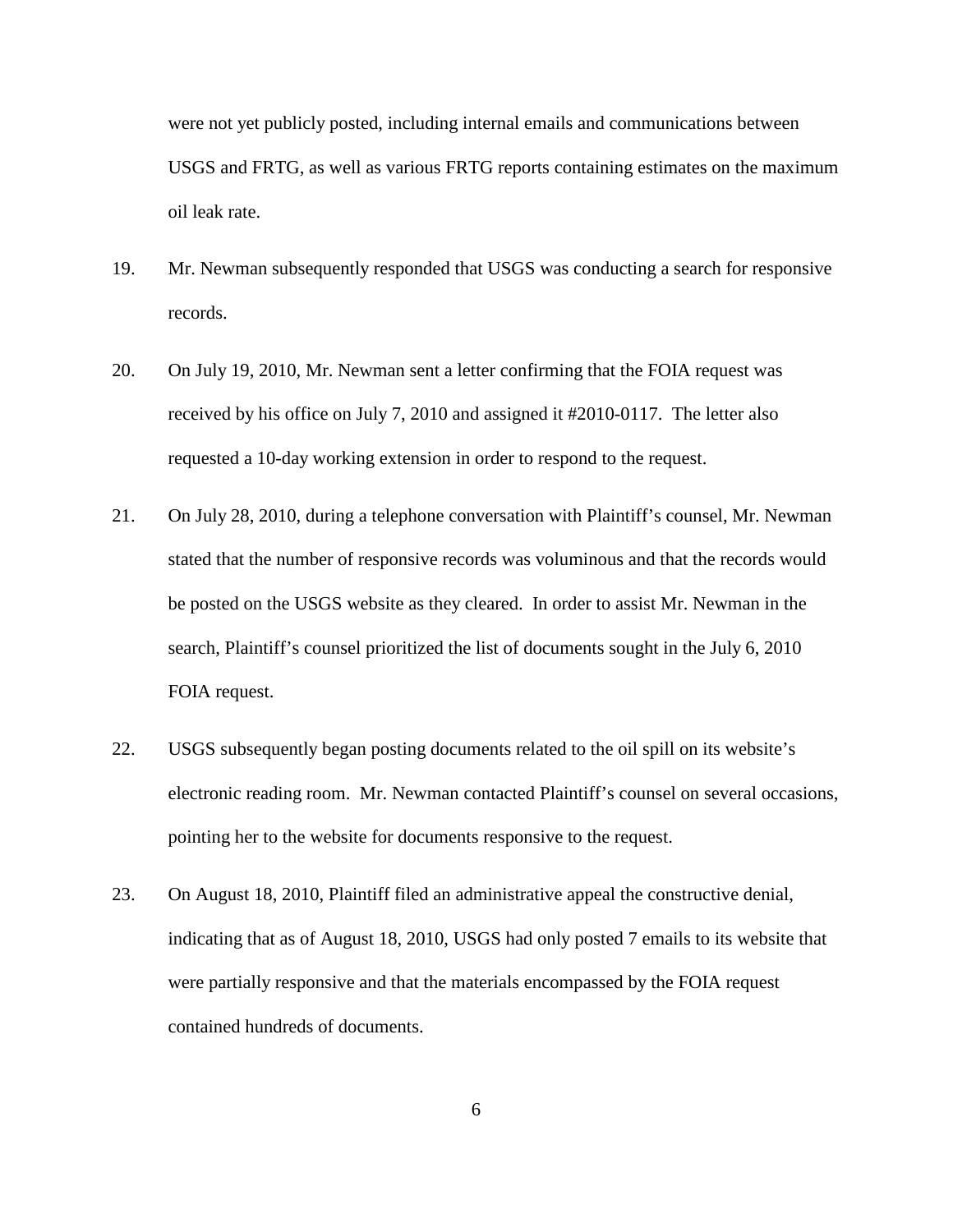- 24. To date, USGS has posted 19 additional documents to its electronic reading room. While these documents are partially responsive, there remain hundreds of documents which the agency has not yet provided to Plaintiff or claimed an exemption for withholding.
- 25. In addition, the USGS has not responded to or acknowledged Plaintiff's August 18, 2010, appeal. In so doing, USGS has failed to meet the twenty (20) day limit imposed by FOIA for responding to an appeal. *See* 5 U.S.C. § 552(a)(6)(A)(ii).
- 26. Plaintiff has fully exhausted its administrative remedies under 5 U.S.C. § 552(a)(6)(C) for its FOIA request, and now turns to this Court to enforce the remedies and public access to agency records guaranteed by FOIA.

## **CAUSES OF ACTION**

#### **Count I: Violation of the Freedom of Information Act**

- 27. Plaintiff repeats the allegations in paragraphs 1 through 26.
- 28. Plaintiff would draw attention to the January 21, 2009 memo by President Barack Obama declaring the following policy: "The Freedom of Information Act should be administered with a clear presumption: In the face of doubt, openness prevails. The Government should not keep information confidential merely because public officials might be embarrassed by disclosure, because errors and failures might be revealed, or because of speculative or abstract fears….All agencies should adopt a presumption in favor of disclosure, in order to renew their commitment to the principles embodied in FOIA, and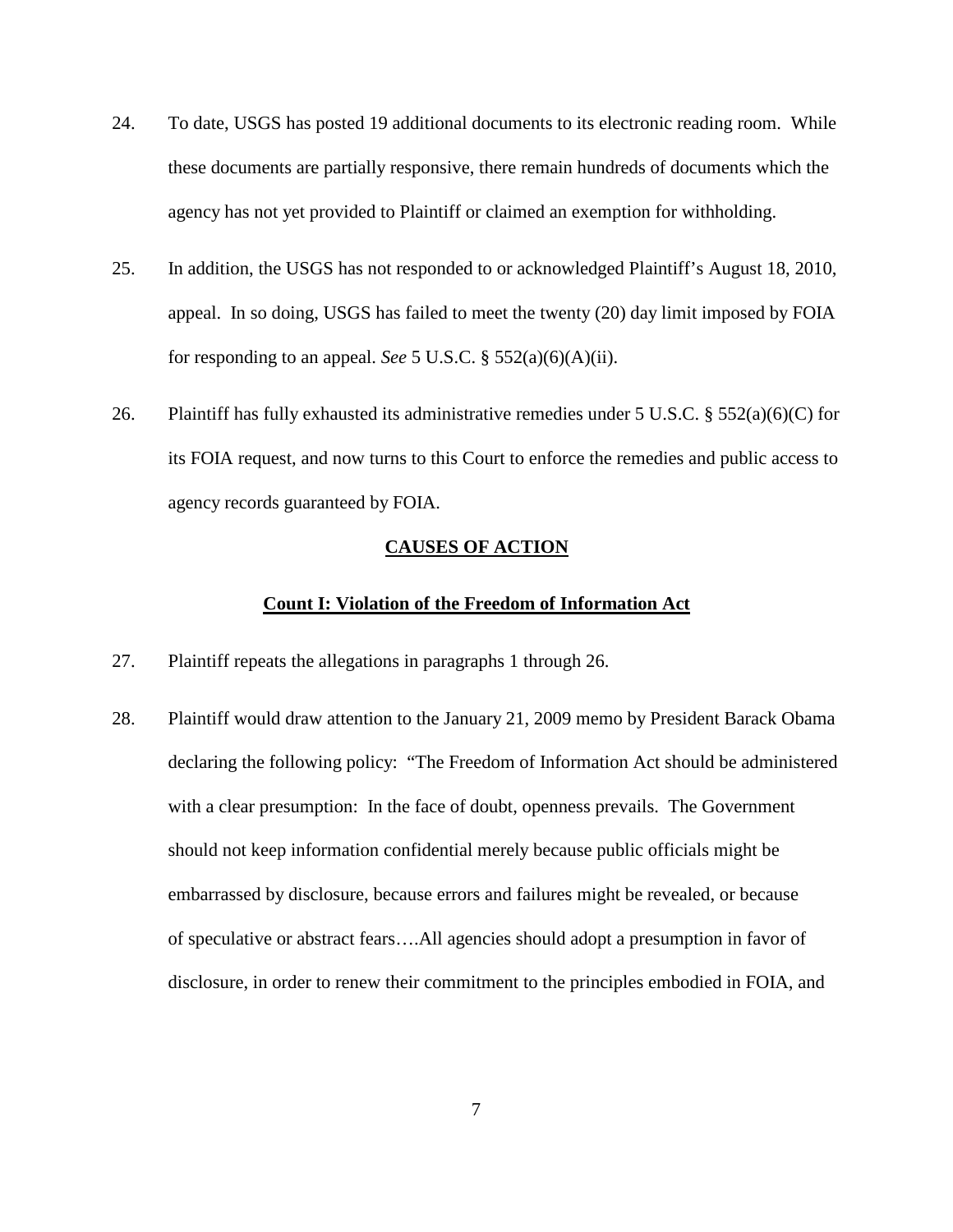to usher in a new era of open Government. The presumption of disclosure should be applied to all decisions involving FOIA."

29. USGS's failure to disclose the requested documents is a violation of FOIA, 5 U.S.C. § 552, and the agency's own regulations promulgated thereunder.

# **Count II: Violation of the Administrative Procedure Act**

- 30. Plaintiff repeats the allegations in paragraphs 1 through 26.
- 31. USGS's failure to disclose documents responsive to Plaintiff's request constitutes agency action unlawfully withheld and unreasonably delayed, in violation of the Administrative Procedure Act (APA), 5 U.S.C. §§ 701-706. USGS's failure in this matter is arbitrary, capricious, an abuse of discretion, not in accordance with the law and without observance of procedure required by law, all in violation of the APA.

### **RELIEF REQUESTED**

WHEREFORE, Plaintiff respectfully requests and prays that this Court:

- i. Enter an Order declaring that the USGS has wrongfully withheld the requested agency records;
- ii. Issue a permanent injunction directing the USGS to disclose to Plaintiff all wrongfully withheld documents;
- iii. Maintain jurisdiction over this action until the USGS is in compliance with FOIA, APA and every order of this Court;
- iv. Enter an Order declaring that Plaintiff is entitled to a full fee waiver under 5 U.S.C. §